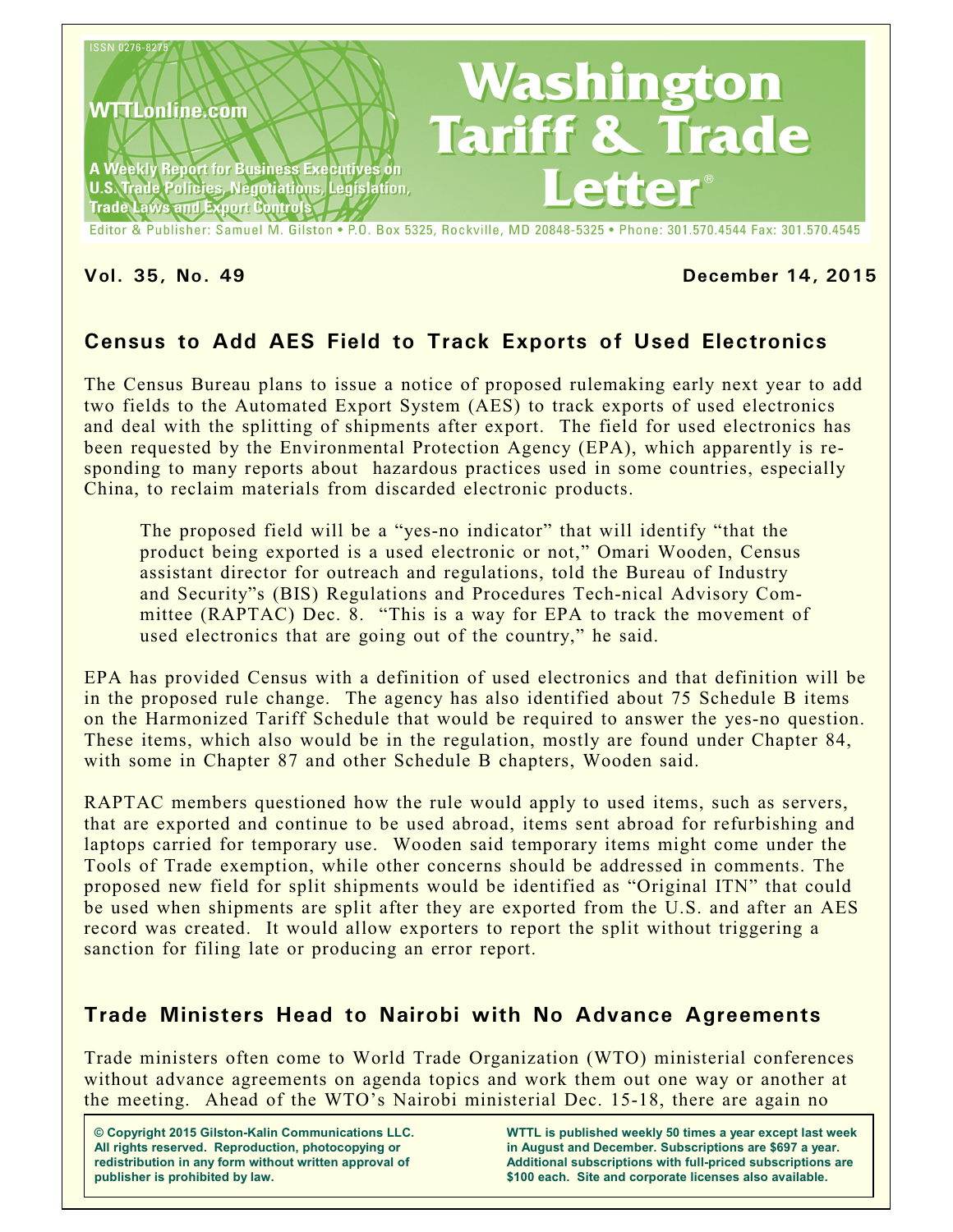deals on the key issues that will be on the table, but this time there is a higher risk that officials will fail to reach any major accords. Also unlikely to be resolved is the future of the Doha Round (see story below). A modest package for least developed countries (LDCs) appears to be one area where members have reached agreement in Geneva. The package will likely cover services preferences, rules of origin, accessions, extension of the LDC drug patent waiver and funding for aid-for-trade (see **WTTL**, Nov. 30, page 8).

A deal on agriculture export competition faces an uphill fight. Such an accord could include export subsidies, export credits and state-trading enterprises as well as food security stockholding. Divisions remain among the major players in farm trade. Several years ago, the European Union (EU) promised to end its export subsidies as part of an overall Doha deal, but it won't move unless other countries share the burden, sources say.

Switzerland and Norway, which subsidize domestic producers, have opposed current proposals and would be difficult "nuts" to crack, one trade official said. The U.S. uses export credits, while Australia and New Zealand rely on state-trading enterprises. The U.S. still needs to do some work on the export credit side, the official noted.

Export subsidy disciplines are "definitely worth having," Marc Vanheukelen, the EU ambassador to the WTO, told reporters Dec. 10. Disciplines were installed for industrial goods 25 years ago, and it would be good if it could be done for agriculture, he said.

Switzerland and Norway want "outcomes that are not too painful," he said. Those issues will be settled once the big pieces of the puzzle are in place, he said. "The deal will not scupper because of Norway and Switzerland," he added. "They will not determine the fate of what is on the table," he asserted.

A so-called "Room E" text on export competition has more than 100 square brackets indicating no agreement, Vanheukelen reported, referring to a room at WTO headquarters where negotiators meet. "If ministers have to work on the Room E texts, I'm afraid that that will be a recipe for disaster," he said. Ministers should be handed a maximum of eight pages, but now will get 17 pages, he said. The Room E text reflects the "maximum level of divergence," he noted; suggesting ministers may see a smaller number of brackets in Nairobi, he said.

India's demands for exemptions for food stockholding nearly sank the WTO's Bali ministerial and will be back on the agenda in Nairobi. A stockholding proposal floated Dec. 9 "looks much more reasonable" but needs a closer look, Vanheukelen said.

The issue has big political value for India because no WTO member will attack its stockholding system, another official suggested. Indian food stockholding, however, has "nothing to do with economic realities," the official said. Labeling it food security is a misnomer. "It's a corrupt, corrupt system of managing agriculture," the official declared.

# **WTO's Future Negotiating Role Remains Uncertain**

The WTO's Nairobi ministerial will once again address the fate of the much-maligned, long-dormant Doha Round and the broader issue of how the organization can remain a forum for trade negotiations and not just dispute-settlement litigation. Ministers are not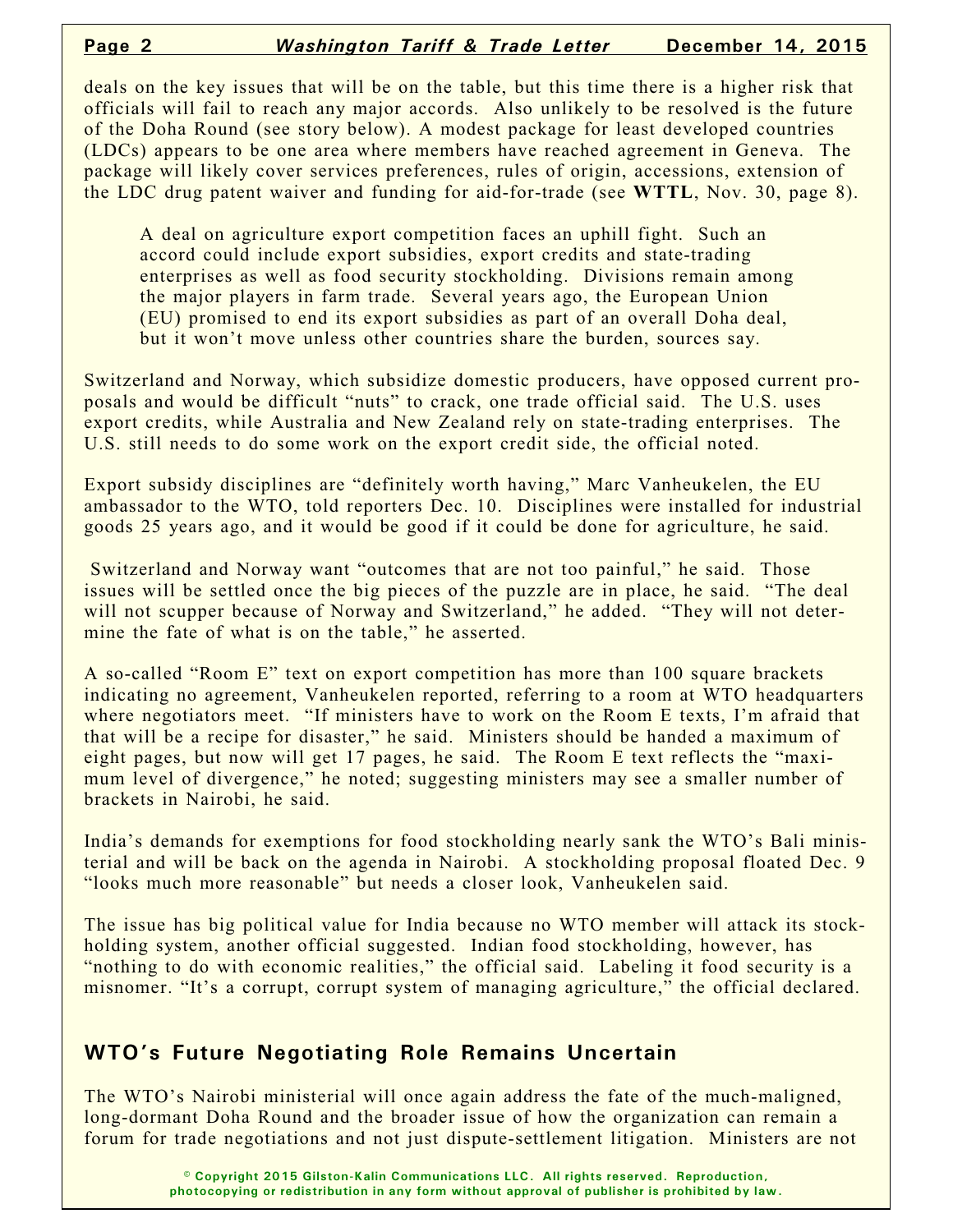#### **December 14, 2015** *Washington Tariff & Trade Letter* **Page 3**

expected to resolve either issue, sources in Geneva contend. The debate over Doha's future has weighed down efforts to reach other agreements in Nairobi because of concerns about how such accords might affect broader negotiations. Both Doha supporters and detractors oppose various proposed agreements for opposite reasons. Supporters fear such deals would be considered the end of the round and all that could be delivered, while opponents, who want to put Doha to bed, object because they think agreements will keep the round alive (see story page 1).

Whether the ministerial will be defining for the WTO depends on what can be delivered, Marc Vanheukelen, EU ambassador to the WTO, told reporters Dec. 9. The areas where results may be found have been getting smaller since September, he said. Given the fact that the Doha agenda can't be completely finished, the question of what to do also is still open, Vanheukelen said. What to do after 2015 is "in the balance," he added.

If "absolutely nothing comes out in Nairobi, obviously those who say that Doha is terminally ill will see their hand strengthened," Vanheukelen said. "If there is no outcome on anything in Nairobi, that's clearly not the sign that we're doing fine," he said. As trade ministers head to Kenya, there is no compelling deadline or dispute forcing them to make deals at the ministerial, another official suggested.

India, Japan, the U.S. and others know that if nothing happens at the meeting, continuing negotiations will be futile, another trade official said. The U.S. has been the most vocal advocate for changing the WTO negotiating mandate, while India is the most vocal proponent of the existing mandate. China, Switzerland, the EU, many African and other countries have been more nuanced, the official added.

The WTO is moving in the direction where its judicial arm is the only legislator, the official said, referring to the dispute-settlement mechanism. When a judiciary is the only legislator, that causes "a huge problem of legitimacy," the official argued.

The underlying assumptions that prompted the Doha Round need to be reassessed, the trade official said. Too many developments with a bearing on the negotiations have occurred since Doha was launched in 2001, but they haven't been factored in, the official said. The rise of regional trade agreements such as the Trans-Pacific Partnership (TPP) and the Transatlantic Trade and Investment Partnership (TTIP) as well as many bilateral trade accords have changed the dynamics of international trade.

Developing and least developing countries (LDCs) that have been left out of those agreements are afraid they will lose the special preferences they have won in past pacts and laws. Bilateral and regional trade agreements are a means for gaining leverage in the remaining battle between emerging and developed countries, the official said. The WTO needs to put some order into the bilateral and free trade agreements, the official argued.

For example, previous proposals for duty-free, quota-free (DFQF) treatment of LDC exports are "hard knots" to advance, one official noted. African LDCs that benefit from the U.S. African Growth and Opportunity Act (AGOA) are afraid DFQF will erode their advantages, while Asian LDCs are concerned they will lose out to Vietnam and Malaysia, which are part of TPP. The "positive scenario" after Nairobi is that negotiations stop entirely, which starts a period of more serious reflection, one trade executive suggested. LDCs and other developing countries can't integrate into the global economy by hanging

> **© Copyright 2015 Gilston-Kalin Communications LLC. All rights reserved. Reproduction, photocopying or redistribution in any form without approval of publisher is prohibited by law.**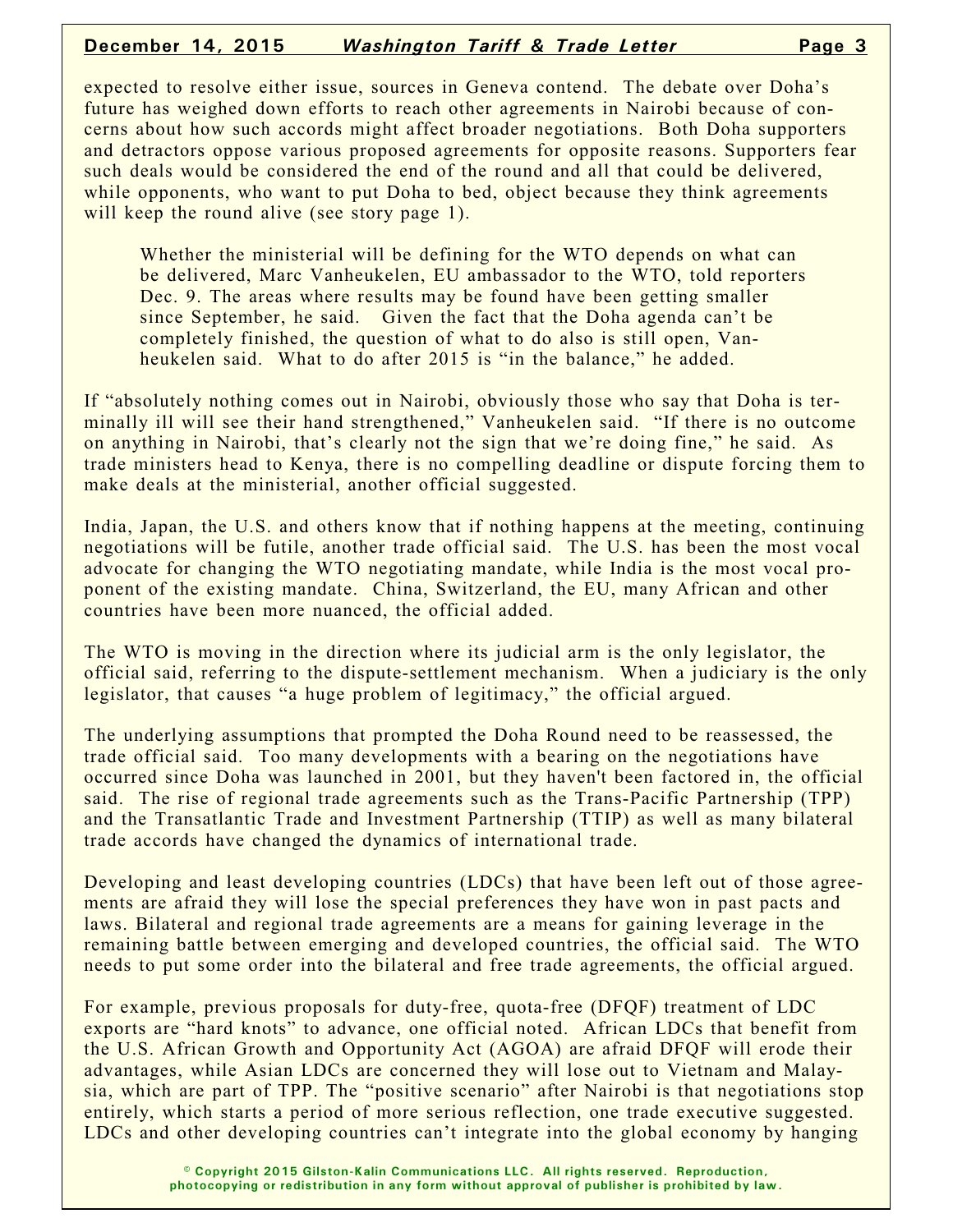onto preferences and special measures, he asserted. WTO exemptions for LDCs and other developing countries mean "nothing" to companies looking to invest. "Either the conditions are acceptable and I come; or they're not and I go," he explained. Market requirements and the demands of global value chains are the more important investment criteria that trade negotiators need to consider, he said.

It took 45 years for the General Agreement on Tariffs and Trade (GATT) to become an inclusive system with the creation of the WTO, he noted. "It took us 20 years to go back to where we were before" with the rise of new trade blocs, he added.

Integrating into the world economy is not about always asking for handouts, longer implementation periods and other preferences, he said. The WTO is a mercantilistic system, which denies negotiating power using that kind of approach, he said. Countries in the WTO need to move together, he said.

The December climate conference in Paris and the WTO ministerial are the first tests for countries that have said trade can be used to end extreme poverty by the year 2030 and will be more sensitive to environmental considerations, Arancha Gonzalez, executive director of the International Trade Center, told reporters Dec 7. Both conclaves aim for "global collective action" to address failures, Gonzalez said. One is a market failure on the climate, while the second is a governmental failure in the WTO, she said.

The "big battle" now, particularly between developed and emerging countries, is who does what, she said. Debate for both was framed in the 20th century, which pinned most of the burden on developed countries, Gonzalez said. The economic and geo-political landscapes have since changed, she said.

# **U.S. Requests Talks with China on Aircraft Import Tax**

After more than a year of informal discussions with China over its discriminatory tax policy on imported small aircraft, the U.S. Trade Representative's office (USTR) officially requested consultations with Beijing Dec. 9 at the World Trade Organization (WTO). China imposes a 17% value added tax (VAT) on imported finished aircraft under 25 metric tons by weight, which includes general aviation, regional and agricultural aircraft, while exempting aircraft made in China from the tax, the U.S. alleges.

In the letter requesting consultation, the USTR's office claimed the measures violate China's WTO commitments "because they accord products imported into China with treatment less favorable than that accorded to like products of Chinese origin." In addition, it objected to the lack of transparency of the measures, which were not published in the official ministry journal. The measures "have not been published or made readily available to WTO Members, individuals, and enterprises," the letter noted.

Putting an exact economic effect of the tax seemed elusive. Total aerospace exports from U.S. in 2014 totaled \$139 billion, a senior U.S. trade official noted, speaking on background but refusing to be specific about the impact of the Chinese rules. His figure appears to include both military and civilian aviation sales, since Census numbers put worldwide exports of civilian aircraft, engines and parts at under \$113 billion in 2014.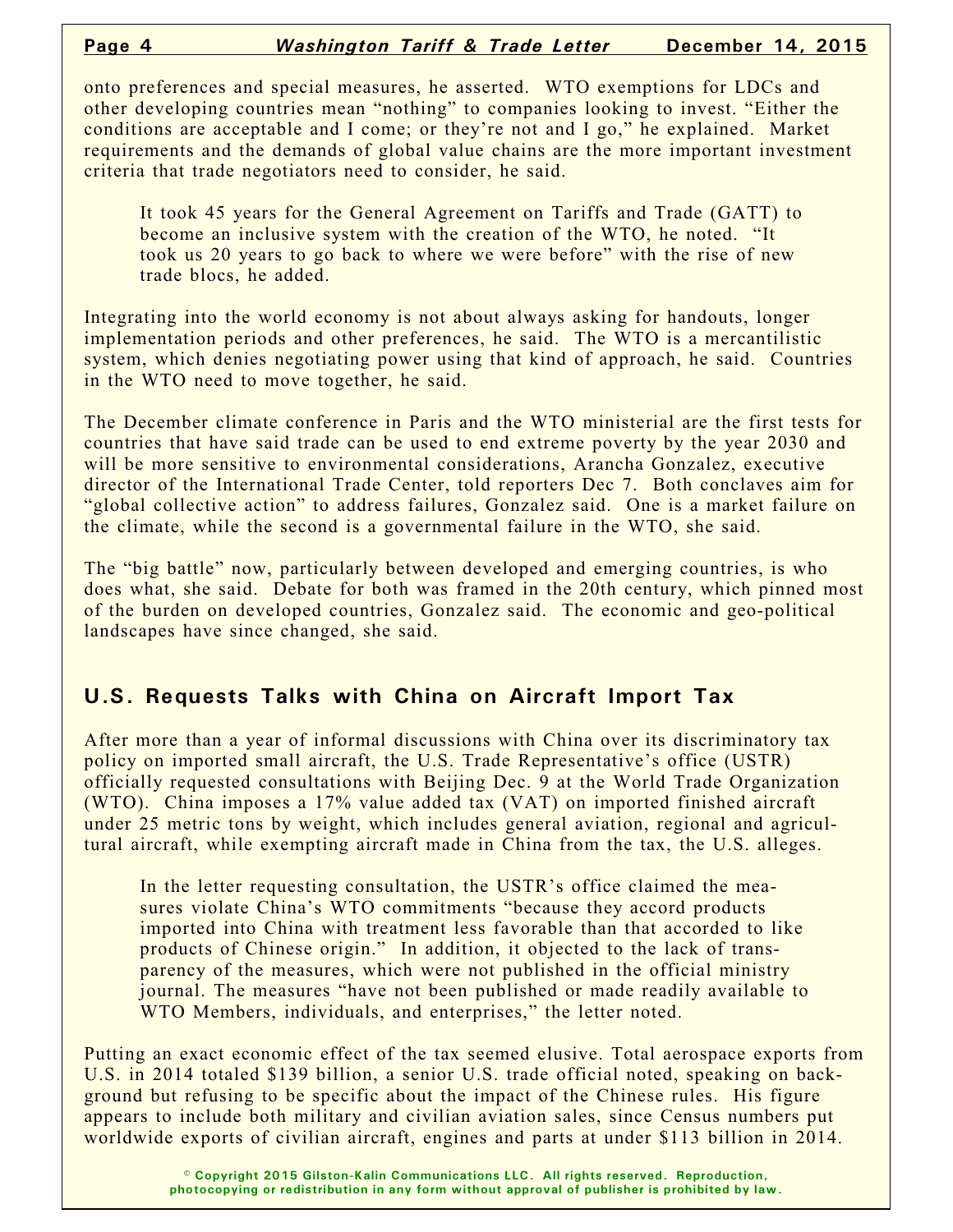#### **December 14, 2015** *Washington Tariff & Trade Letter* **Page 5**

Census reported \$13.9 billion in civil aviation exports to China last year. The official also ducked questions on the names of specific U.S. companies involved in the types of aircraft affected by the VAT policy. He claimed the case "was not brought by anyone in our industry." The genesis was the office's own research, he added. American companies have been reluctant to admit complaints against Chinese practices publicly out of fear of retaliation by China if they did.

USTR officials have been talking with China about these measures since the WTO's last Trade Policy Review of that country in 2014. The measures date back to 2000 "and several iterations since then," the trade official said. "We wanted to make sure we had this dead to rights," he responded when asked what took so long to request consultations. Under WTO rules, other countries have ten days to join the case, and Brazil and Canada are likely to join the complaint. "We expect there would be interest," the official said.

While the main producers of finished regional aircraft, including Canada's Bombardier and Brazil's Embraer, are based outside the U.S., those two companies have production and service facilities in the U.S. Even foreign manufacturers source parts from almost every state of the union, the official noted. Just the day after the case was launched, Honda announced that its light general aviation jet HondaJet received type certification from the Federal Aviation Administration (FAA). "With HondaJet FAA type certification achieved, Honda Aircraft is now ramping up production in Greensboro [N.C.] with 25 aircraft on the final assembly line," the company said in a statement.

The Chinese Ministry of Commerce objected to the request for consultations. "China has always respected WTO rules, but also to comply with WTO rules insist on ways to promote the development of the aviation industry, the Chinese side expressed regret on the U.S. request for consultations thereon, the program will be dealt with under the WTO to resolve the dispute," the ministry said in a translated statement.

The U.S. Steelworkers (USW) applauded the USTR's action. "While foreign producers have long been key suppliers, China is pursuing a classic import substitution strategy: It looks to push foreign producers and goods out of its market as it rapidly develops domestically produced aircraft, turboprops, business jets and agricultural and utility aircraft," USW President Leo Gerard said in a statement. "Despite joining and benefiting from WTO regulations, China wants to play by its own rules and shut down another key export market for American-made products," he added.

# **Agencies Go Back to "Specially Designed" for Night Vision Rules**

Commerce and State export regulators are heeding industry complaints about proposed changes to U.S. Munitions List (USML) Category XII (sensors and lasers) and will go back to using "specially designed" for military use to define items listed in this category. Industry had strongly objected to the proposed revisions to the category and the transfer of items to the Commerce Control List (CCL) because companies claimed the changes would shift many thermal imaging products that are in commercial use to control under the International Traffic in Arms Regulations (see **WTTL**, Aug. 31, page 1).

"For a handful of entries we have defaulted down to using 'specially designed' with respect to a defense article and many other types of items because what we found from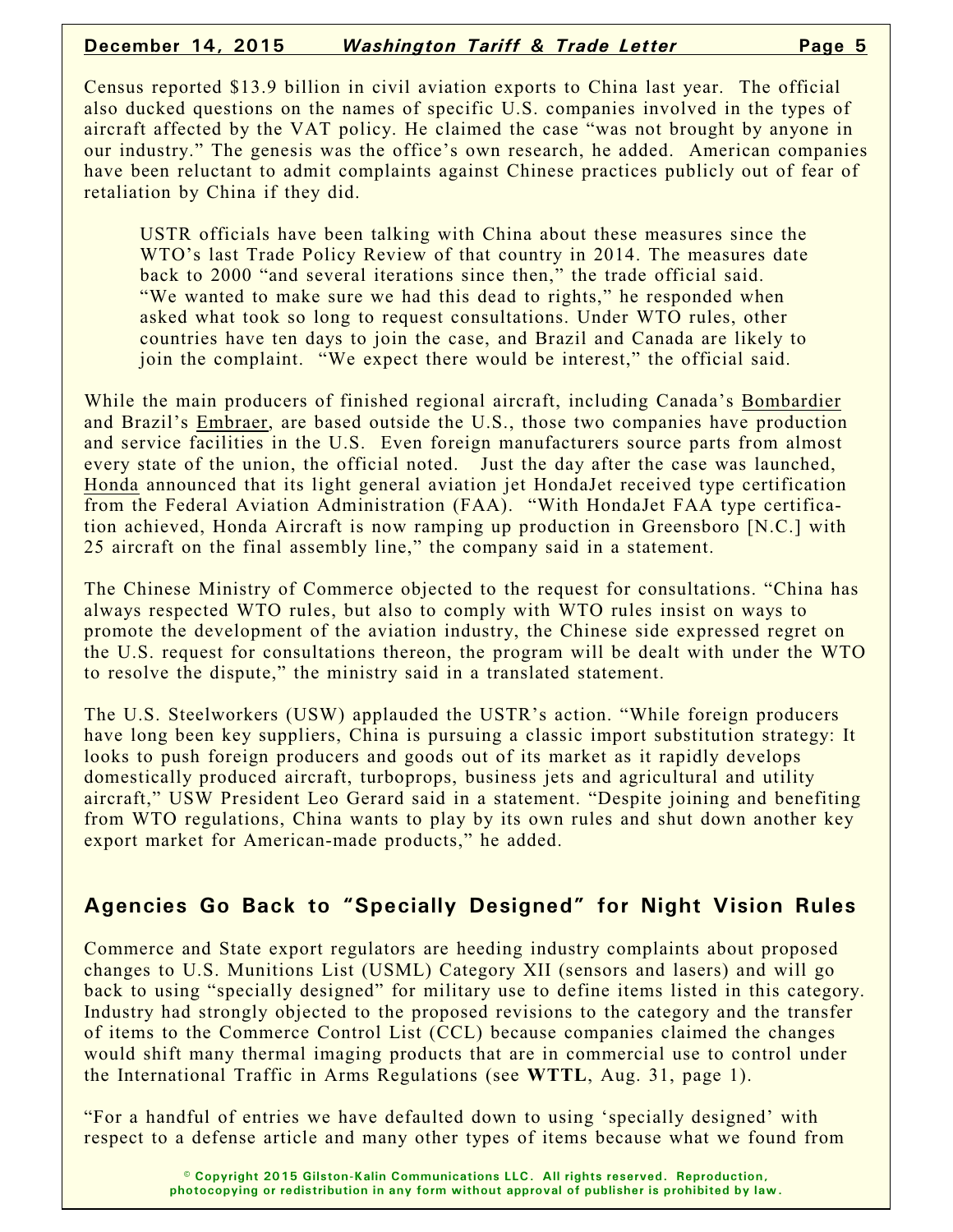the first proposed rule is that the objective, precise description of many of the items that were in that rule would inevitably catch things that are normal commercial use, which is not the goal," Bureau of Industry and Security (BIS) Assistant Secretary Kevin Wolf told the agency's Regulations and Procedures Technical Advisory Committee (RAPTAC) Dec. 8. The two agencies are "very, very close" to reproposing the two rules, he said.

"This is a perfect example of how the public comment process makes for a better rule," he noted. "It turned out that unlike all the other categories, including XI for electronics, the positive, technical description approach isn't always the best one," he admitted.

"Category XII is a little different. It is more like Category XX than it is like categories VIII or VII in the sense that with Category XX the goal was not to move anything to the CCL as a matter of law. The goal was just to describe things that are military on the USML more clearly," Wolf explained.

"It's really the same goal with Category XII. The goal is not move really anything other than some very miscellaneous basic bits and bobs to the CCL. So you won't notice a large 600-series entry. The goal is really to describe more carefully what is on the USML so you don't have the opposite effect, which has historically been the problem of items in normal commercial use being caught up either as a legal matter or as a practical matter, in terms of internal government opinion, caught on the USML," he said.

"So this will not be a big transition of licenses from State to Commerce, but I do hope that it will be at least a clearer, bright line exercise that is warranted for control for Category XII, particularly in respect to night-vision items, sensors and lasers," he added.

# **WTO Arbitrator Approves \$1 Billion in COOL Retaliation**

A WTO arbitration panel ruled Dec. 7 that Canada and Mexico can retaliate against the U.S. country-of-origin labeling (COOL) law but at about a third of the total amount they had requested. Canada will be able to retaliate for C\$1.054 billion (\$773 million) in lost trade and Mexico will be able to retaliate for US\$227.7 million. Canada had sought C\$3 billion in retaliation and Mexico wanted \$653 million (see **WTTL**, June 22, page 8).

"By additionally claiming losses from domestic price suppression, Canada and Mexico go beyond the concept of market access and 'trade effects' as the measure of market access. The question, therefore, is whether, in the context of determining nullification or impairment under Article 22 of the DSU, the benefits flowing from national treatment go beyond the benefit of market access, and particularly whether they extend to price effects in the domestic market of a requesting party," the arbitration panel said.

"Canada and Mexico submit that the benefits do go beyond market access, essentially by understanding 'nullification or impairment of benefits' to refer to any adverse effects resulting from the violation of the national treatment obligations at issue. According to this logic, the determinative criterion for including or excluding losses would be the causal link between the violation and the claimed effect," it added. "Canada and Mexico recognize that the U.S. House of Representatives repealed COOL for beef and pork last June, and we renew our call on the U.S. Senate to quickly do the same in order to avoid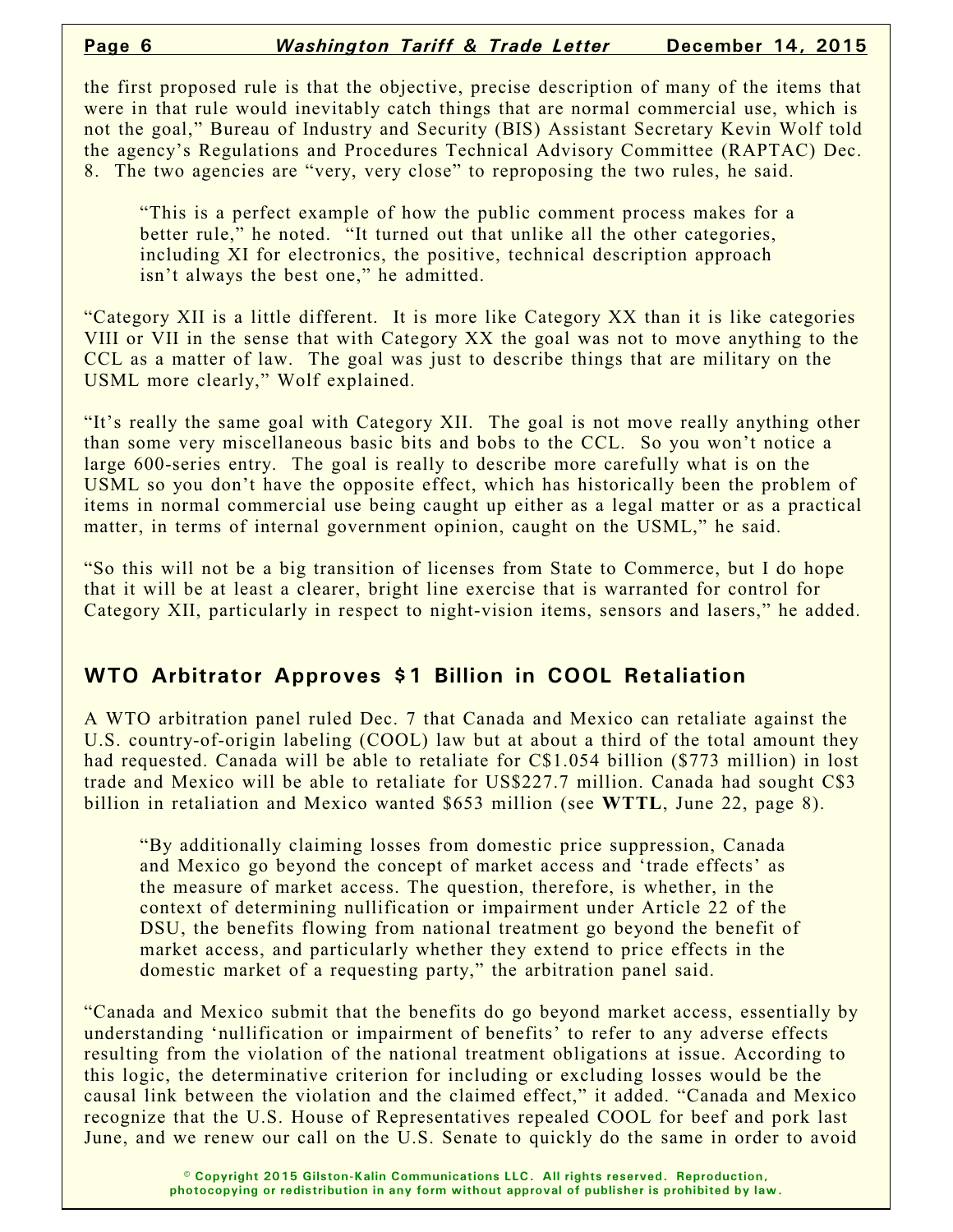retaliation against U.S. exports," said Canadian Minister of International Trade Chrystia Freeland, Minister of Agriculture Lawrence MacAulay, and Ildefonso Guajardo Villarreal, Mexico's Secretary of Economy, in a joint statement. The House voted 300-131 in June to repeal the COOL requirements (H.R. 2393), but the bill has not moved in the Senate.

Farm state senators agreed on the need for the legislation. "As I've said time and time again, whether you support or oppose COOL, the fact is retaliation is coming," said Senate Agriculture Committee Chairman Pat Roberts (R-Kan.) in a statement.

"How much longer are we going to keep pretending retaliation isn't happening? Does it happen when a cattle rancher, or even a furniture maker, is forced out of business? We must prevent retaliation, and we must do it now before these sanctions take effect. I will continue to look for all legislative opportunities to repeal COOL," Roberts said. Sen. Joni Ernst (R-Iowa) said Congress has "been putting this off for far too long and the time to act is now." The Senate "must pick-up the reigns and pass a full repeal of COOL to avoid unnecessary harm to our agricultural and manufacturing sectors," she said.

## **Congress Moves Quickly on Customs Enforcement Act**

As expected, the House-Senate Conference Committee on the Trade Facilitation and Trade Enforcement Act of 2015 (H.R. 644) moved quickly to meld the House and Senate versions of the legislation, holding its first meeting Dec. 7, issuing its compromise bill Dec. 10 and having the House pass the conference report Dec. 11 by a 256-158 vote. House Democrats, who were mostly locked out of the seven months of staff work on a final measure, opposed the final agreement, with only 24 Democrats voting for it. Senate action is expected the week of Dec. 14 (see **WTTL**, Dec. 7, page 1).

Large portions of House and Senate versions of the legislation were nearly identical and needed little change in the final bill. The differences, however, were what spurred Democratic opposition, including sections on currency manipulation, human rights and climate change.

Unlike the Senate version, which would have made currency manipulation subject to countervailing duty remedies, the adopted language merely adds factors that Treasury must consider and report on in its semi-annual reports on foreign exchange rate policies. It gives the president authority to place restrictions on government financing and procurement for countries that fail to adopt appropriate exchange rate policies.

The measure also goes back to the already enacted fast-track trade promotion authority (TPA) to add provisions barring trade pacts from including obligations to eliminate greenhouse gases, prohibiting changes to immigration laws and softening provisions that bar trade deals with countries that fail to curb human trafficking. Instead, the final bill only requires that trade deal partners "take concrete steps to address trafficking."

The measure formally creates Customs and Border Protection (CBP) and its structure, which has undergone several reorganizations since the Customs Bureau was moved under the Department of Homeland Security following Sept. 11, 2001. It also includes several provisions aimed at addressing congressional complaints about the circumvention of antidumping and countervailing duties and weak enforcement of trade remedy laws. The

> **© Copyright 2015 Gilston-Kalin Communications LLC. All rights reserved. Reproduction, photocopying or redistribution in any form without approval of publisher is prohibited by law.**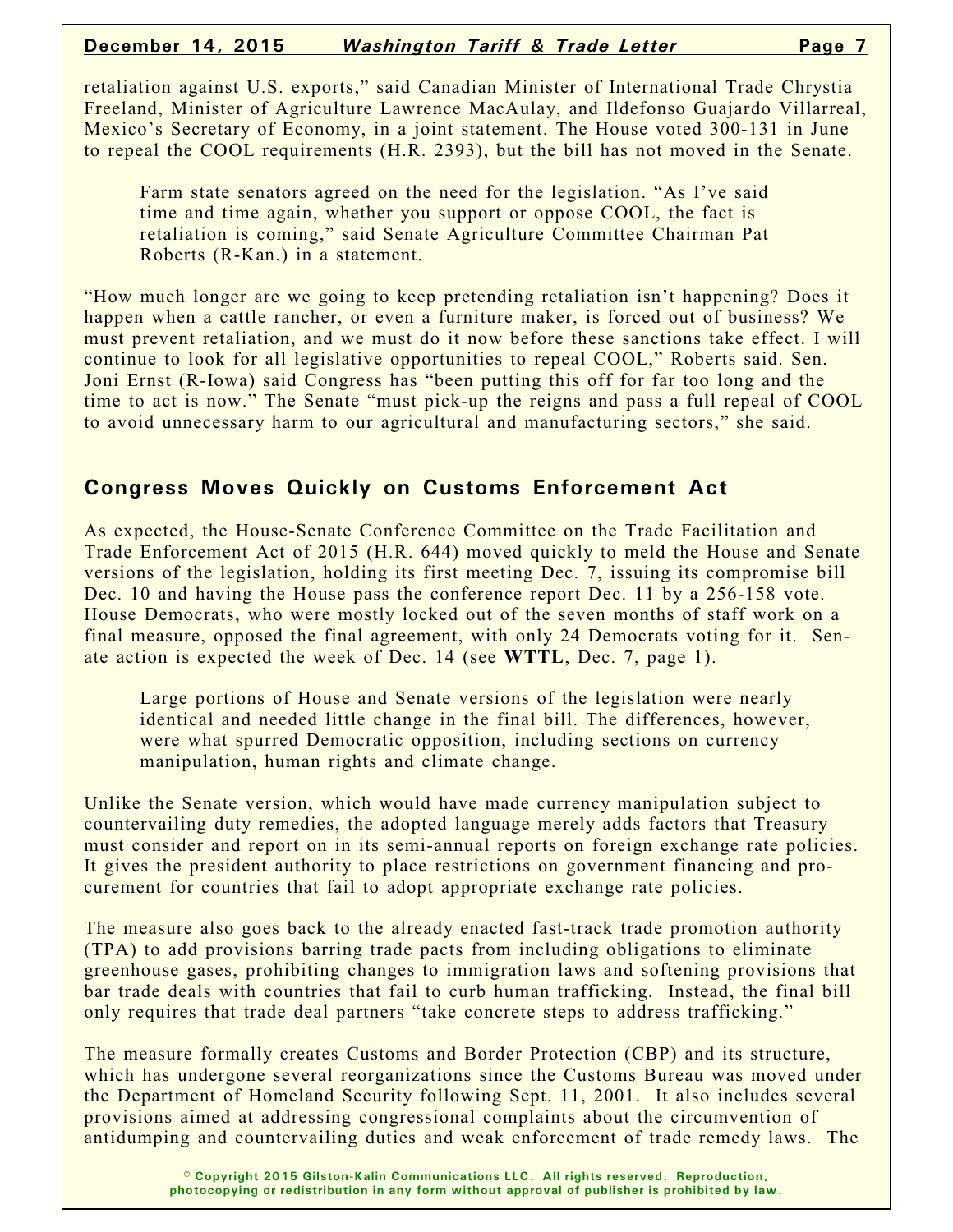measure directs CBP to put more focus on the commercial side of its operations, revises rules on drawbacks, clarifies requirements for imports of items advanced offshore from U.S. parts and materials, and adds some pet provisions dealing with performance outerwear and protective footwear. It also confirms TPA language that makes it a negotiating objective in trade agreements to discourage politically motivated actions to boycott, divest from or sanction Israel.

Conferees were unable to resolve differences over provisions that Sen. Rob Portman (R-Ohio) added in the Senate bill to create a mechanism for congressional action on miscellaneous tariff bills (MTBs). Instead, they adopted a sense of Congress statement, urging the Ways and Means Committee and Senate Finance Committee to advance a proposal to deal with temporary duty reductions and suspensions.

In addition, the report gives CBP new tools and holds it accountable to act effectively "against evasion of antidumping and countervailing duties, including by targeting risky imports and establishing a new investigation process with strict deadlines and judicial review," Ways and Means Chairman Kevin Brady (R-Texas) told the House.

Brady said the bill ensures that CBP "focuses on its trade-related mission and streamlines processing of legitimate trade." He also praised language that modernizes the agency's automated systems and reduces paperwork burdens. "Basically, this bill replaces inefficiency with innovation and eliminates outdated systems," he said. The measure "significantly strengthens enforcement of U.S. trade laws." Brady said. "It creates new tools to combat currency manipulation," he added.

Compared to TPA, four fewer Democrats voted for H.R. 644. The more stark difference was the 50 Republicans who voted against TPA, but voted for the trade enforcement conference report. On the House floor prior to the vote, Ways and Means Committee Ranking Member Sander Levin (D-Mich.) urged his colleagues to reject the report.

This conference report is "very close in spirit and in language to the bill almost all of us on the Democrat side voted against," Levin said. The language of currency manipulation "includes a meaningless provision that simply calls for more talk, more deference to the Treasury Department, and no real action," he said. "These and other fundamental flaws outweigh the enforcement provisions that were included in the conference report."

# **Congress Needs to Address Section 337 Rules for Digital Imports**

Congress needs to address the question of what constitutes an "article" under U.S. trade and patent laws that predate the Internet, trade and copyright experts say. In November, a divided Court of Appeals for the Federal Circuit (CAFC) reversed the International Trade Commission's (ITC) claim to control imports of digital technology under the unfair trade rules of Tariff Act Section 337 (see **WTTL**, November 16, page 2).

The CAFC in *ClearCorrect Operating, LLC v. ITC* said the statute gives the ITC jurisdiction only over imported "articles" and does not mention transmission of digital data. The ruling involved claims that technology patented by Align Technology, Inc., was being infringed by the transmission of teeth measurements to Pakistan where they were converted to specifications that were sent back to the U.S. for production of corrective